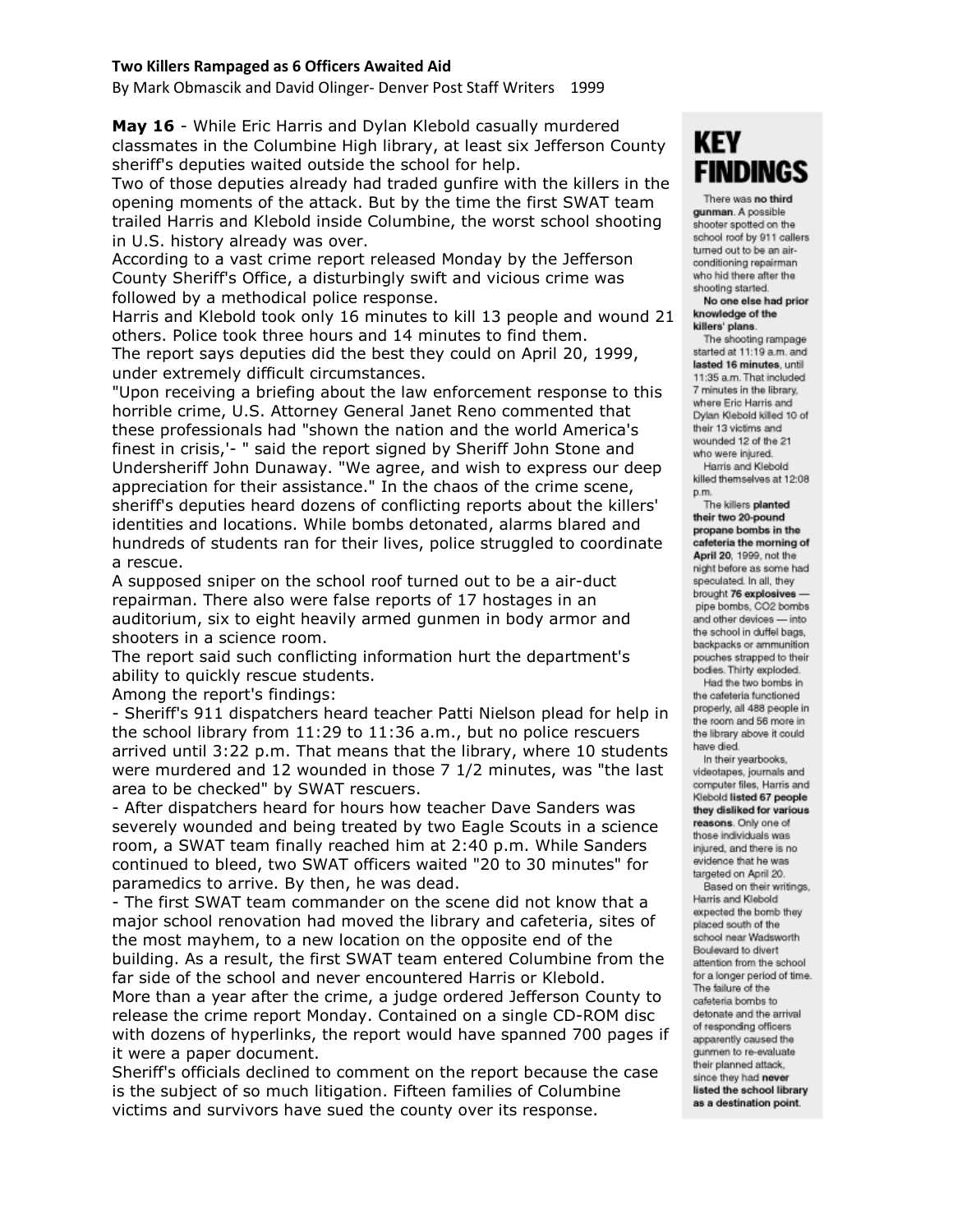## **Two Killers Rampaged as 6 Officers Awaited Aid**

By Mark Obmascik and David Olinger- Denver Post Staff Writers 1999

"There aren't a lot of high expectations on this report," said Sam Riddle, spokesman for the family of slain student Isaiah Shoels. "The Shoels family feels strongly that there needs to be an unbiased investigation by the U.S. Department of Justice, not by someone with a vested interest in protecting his political green stamps." According to the sheriff's report, Harris and Klebold fired their first shots outside Columbine at 11:19 a.m. and killed their last victim inside the library at 11:35 a.m.

Harris killed Kelly Fleming, Steve Curnow, Cassie Bernall, Isaiah Shoels and Daniel Mauser, the report said, while Klebold killed Daniel Rohrbough, Kyle Velasquez, Matt Kechter and John Tomlin.

A spray of bullets and shotgun pellets from both Harris and Klebold was reported to have killed Corey DePooter, Rachel Scott, Lauren Townsend and teacher Dave Sanders.

The sheriff's report concluded that Harris and Klebold had not planned to shoot classmates studying in the school library. They expected to shoot fleeing students after a devastating pair of homemade propane bombs blew up the school cafeteria.

But their bombs, placed in the cafeteria just before lunchtime, failed to explode. Harris and Klebold sat in the parking lot, waiting. At 11:19 a.m. they stopped waiting.

"Go, go," the killers shouted outside the school as they opened fire on classmates outside the cafeteria during a lunch hour.

Within seven minutes of the first shots, two deputies had traded gunfire with Harris. The first was Neil Gardner, the school resource officer. Responding to a "female down" call, he spotted Harris at the school doors. At 11:24 a.m., Harris emptied his 10-round rifle at the deputy, striking two nearby police cars. Gardner returned four shots before Harris disappeared into the school.

Two minutes later a second deputy was locked in a gunfight with Harris. Paul Smoker, who had been writing a speeding ticket nearby when the 911 call came, found Harris shooting at him from a broken window in a set of double doors to the school. Smoker fired three rounds before Harris disappeared again.

By 11:30 a.m., there were four other deputies at the school. Scott Taborsky had arrived to help Smoker tend to wounded students. Paul Magor had set up a roadblock to the school. Rick Searle had joined the rescue effort, tending to students behind the cover of Taborsky's patrol car. Kevin Walker was stationed outside the cafeteria, ready to rescue or cover for escaping students.

Steve Davis, a spokesman for the sheriff's department, declined to say why none of those officers entered the high school, calling that issue beyond the scope of the report.

At 11:29 a.m., the gunmen walked into the library, where 56 people had taken refuge. In the next 7 1/2 minutes, they killed 10 people and wounded 12 others.

Their last victim was shot one minute before the first SWAT team leader, Lt. Terry Manwaring, arrived and set up a command post.

Manwaring led the SWAT response into what seemed a war zone with a rough sketch of the school interior. He mistakenly believed the cafeteria was on the east side of the school. It along with the library had been relocated four years earlier to the west side.

At 12:06 p.m., the first SWAT team entered the east side of Columbine.

Harris and Klebold had spent the previous half-hour wandering from the library to the cafeteria below, where they repeatedly tried to set off the giant propane bomb that failed earlier. At 12:05 p.m., they exchanged gunfire one last time through the library windows with police outside. Then they lit a Molotov cocktail, put guns to their heads and, by 12:08 p.m., killed themselves.

Police didn't know the killers had committed suicide, in part because a 911 dispatcher had disconnected a live phone line inside the library.

While panicking students fled the school, SWAT teams methodically searched classrooms. At 2:40 p.m, more than three hours after teacher Dave Sanders was shot while evacuating students, a SWAT team found two Eagle Scouts, Aaron Hancy and Kevin Starkey, trying to save the teacher's life with first aid.